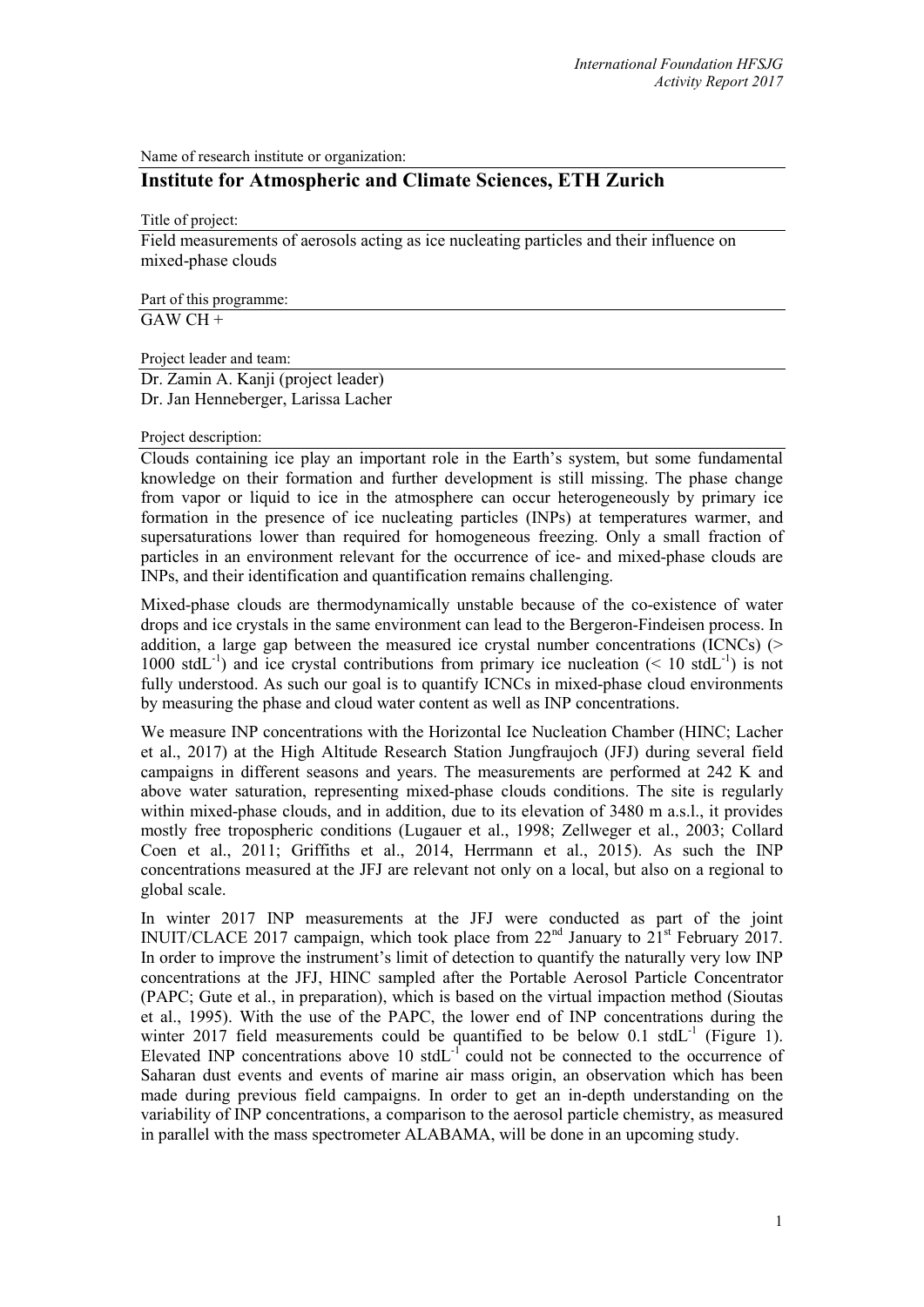

*Figure 1. INP concentrations during winter 2017 at 242 K and RH<sub>w</sub> = 104%.* 

INP concentrations during winter 2017 were on average lower as compared to previous measurements at similar conditions and in the same season (Figure 2). During the winter 2014 (Boose et al., 2016) and winter 2015 and 2016 (Lacher et al., 2017), median INP concentrations were 2.2 stdL<sup>-1</sup>, 2.7 stdL<sup>-1</sup>, and 4.7 stdL<sup>-1</sup>, respectively, excluding peak INP concentrations as measured during SDEs, marine events, and air masses with considerable anthropogenic influence. During the winter 2017 field campaign the median INP concentrations were lower with a value of  $0.5$  stdL<sup>-1</sup>, a difference which might be explained by the non-occurrence of SDEs and marine events, leading to a general decrease in the background INP concentrations.



*Figure 2. Averaged INP concentrations observed above water saturation, as measured with PINC (winter 2014; 241 K and RH<sub>w</sub> = 103%) and HINC (winters 2015 - 2017; 242 K and*  $RH_w = 104\%$ ). Data used to produce the distributions include INP below the instrument's *limit of detection; data exclude contributions from measurements during periods of known air masses arrived at the JFJ with anomalously high INP concentrations (see Lacher et al., 2017 for a detailed description). Median: middle bar, mean: open square data point, box: IQR*  $\int (25^{th}$  to 75<sup>th</sup> percentile), whiskers: 5<sup>th</sup> and 95<sup>th</sup> percentile.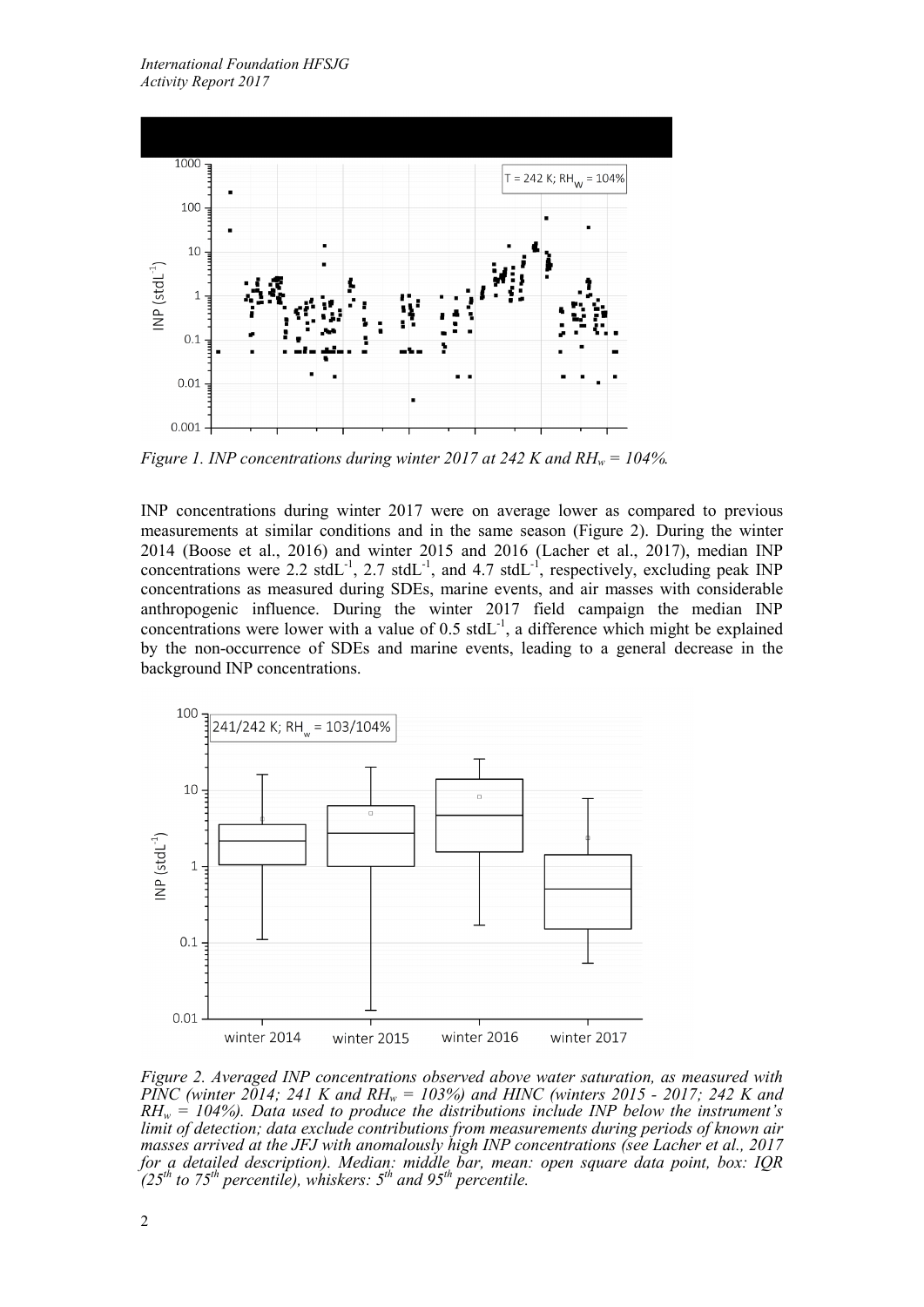The holographic imager HOLIMO (Henneberger et al., 2013) was employed at the JFJ from January until March 2017. HOLIMO measures the phase resolved size distribution and the concentration of hydrometeors from which the water content of cloud particles can be derived. The goal is to observe the microphysical properties of orographic clouds in particular in the mixed-phase regime, where a mixture of supercooled liquid droplets and ice crystals are present. The measurements and collected holograms collected at JFJ in 2017 will be analysed to yield information on how ICNCs change with temperature and other meteorological variables.

#### **References**

Boose, Y., Kanji, Z. A., Kohn, M., Sierau, B., Zipori, A., Crawford, I., Lloyd, G., Bukowiecki, N., Herrmann, E., Kupiszewski, P., Steinbacher, M., and Lohmann, U.: Ice Nucleating Particle Measurements at 241 K during Winter Months at 3580 m MSL in the Swiss Alps, J. Atmos. Sci., 73, 2203-2228, doi: 10.1175/JAS-D-15-0236.1, 2016.

Collaud Coen, M., Weingartner, E., Furger, M., Nyeki, S., Prévôt, A. S. H., Steinbacher, M., and Baltensperger, U.: Aerosol climatology and planetary boundary influence at the Jungfraujoch analyzed by synoptic weather types, Atmos. Chem. Phys., 11, 5931 - 5944, doi: 10.5194/acp-11-5931-2011, 2011.

Griffiths, A. D., Conen, F., Weingartner, E., Zimmermann, L., Chambers, S. D., Williams, A. G., and Steinbacher, M.: Surface-to-mountaintop transport characterised by radon observations at the Jungfraujoch, Atmos. Chem. Phys., 14, 12763-12779, doi: 10.5194/acp-14-12763-2014, 2014.

Henneberger, J., J. P. Fugal, O. Stetzer, and U. Lohmann, HOLIMO II: a digital holographic instrument for ground-based in situ observations of microphysical properties of mixed-phase clouds, Atmos*.* Meas. Tech., 6 (11), 2975-2987, doi:10.5194/amt-6-2975-2013, 2013.

Herrmann, E., Weingartner, E., Henne, S., Vuilleumier, L., Bukowiecki, N., Steinbacher, M., Conen, F., Collaud Coen, M., Hammer, E., Jurányi, Z., Baltensperger, U., and Gysel, M.: Analysis of long-term aerosol size distribution data from Jungfraujoch with emphasis on free tropospheric conditions, cloud influence, and air mass transport, J. Geophys. Res. Atmos, 120, 9459-9480, doi: 10.1002/2015JD023660, 2015.

Lacher, L., Lohmann, U., Boose, Y., Zipori, A., Herrmann, E., Bukowiecki, N., Steinbacher, M., and Kanji, Z. A.: The Horizontal Ice Nucleation Chamber (HINC): INP measurements at conditions relevant for mixed-phase clouds at the High Altitude Research Station Jungfraujoch, Atmos. Chem. Phys., 17, 15199-15224, doi: 10.5194/acp-17-15199-2017, 2017.

Lugauer, M., Baltensperger, U., Furger, M., Gäggeler, H. W., Jost, D. T., Schwikowski, M., and Wanner, H.: Aerosol transport to the high Alpine sites Jungfraujoch (3454ma.s.l.) and Colle Gnifetti (4452ma.s.l.), Tellus B, 50, 76 - 92, doi: 10.1034/j.1600-0889.1998.00006.x, 1998.

Sioutas, C., Koutrakis, P., Ferguson, S. T., and Burton, R. M.: Development and Evaluation of a Prototype Ambient Particle Concentrator for Inhalation Exposure Studies, Inhalation Toxicol., 7, 633-644, doi: 10.3109/08958379509014470, 1995.

Zellweger, C., Forrer, J., Hofer, P., Nyeki, S., Schwarzenbach, B., Weingartner, E., Ammann, M., and Baltensperger, U.: Partitioning of reactive nitrogen (NOy) and dependence on meteorological conditions in the lower free troposphere, Atmos. Chem. Phys., 3, 779 - 796, doi: 10.5194/acp-3-779-2003, 2003.

#### Key words:

Holography, aerosol, Ice Nucleating Particle (INP), ice nucleation

Collaborating partners/networks:

Paul Scherrer Institute (PSI) EMPA Hebrew University of Jerusalem University of Toronto Max-Planck Institute for Chemistry, Jacob Fugal, Mainz

Scientific publications and public outreach 2017:

#### **Refereed journal articles and their internet access**

Lacher, L., U. Lohmann, Y. Boose, A. Zipori, E. Herrmann, N. Bukowiecki, M. Steinbacher and Z.A. Kanji, The Horizontal Ice Nucleation Chamber (HINC): INP measurements at conditions relevant for mixed-phase clouds at the High Altitude Research Station Jungfraujoch, Atmos. Chem. Phys., 17, 15199-15224, doi: 10.5194/acp-17-15199‐2017, 2017. https://www.atmos-chem-phys.net/17/15199/2017/acp-17-15199-2017-assets.html